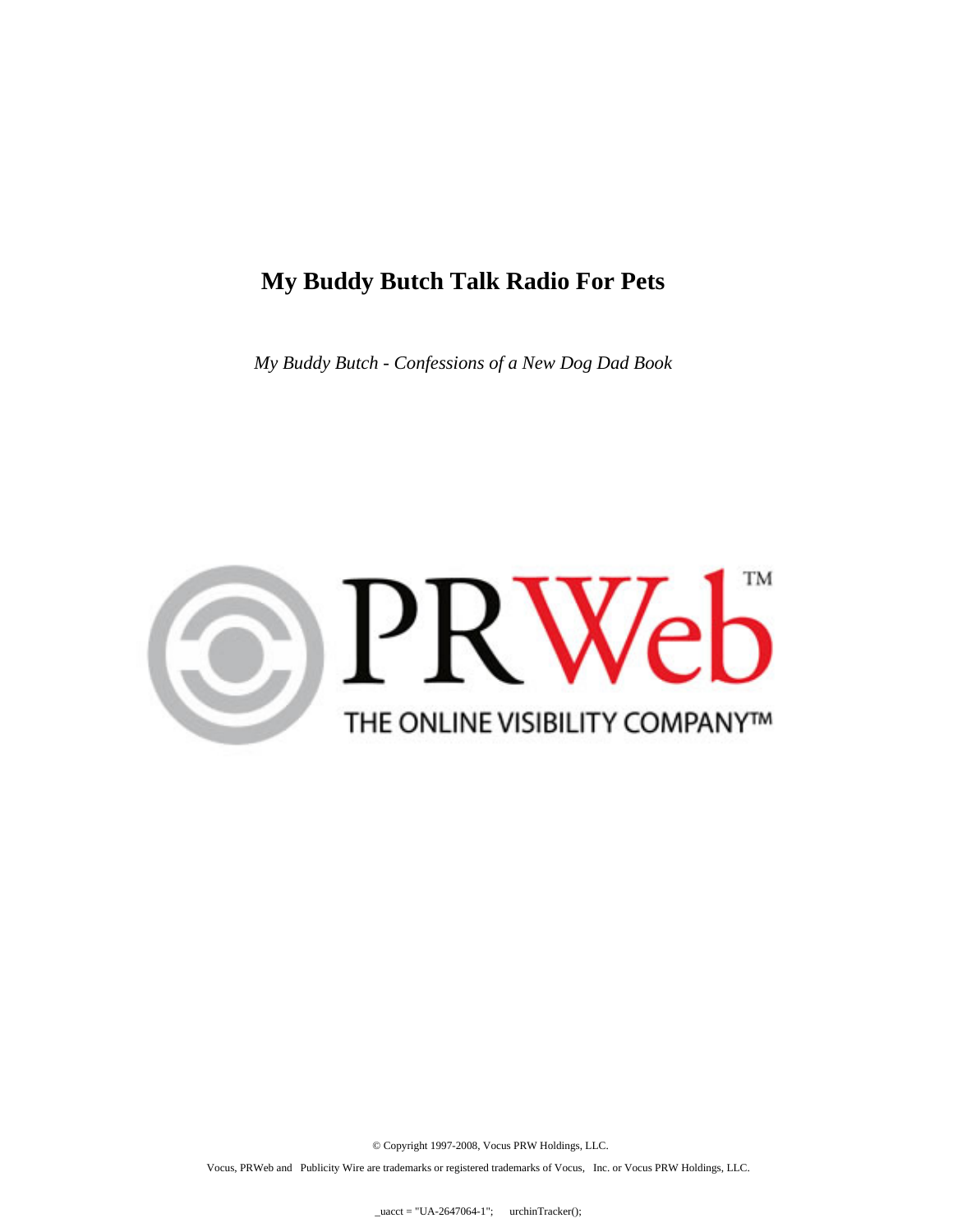

Jeff Marginean *on behalf of* [JEMAR Entertainment](www.mybuddybutch.com)

The My Buddy Butch Radio Talk Show began on August 14, 2008. The Hosts are Jeff Marginean and his best buddy Butch himself! The show grew out of the book "My Buddy Butch - Confessions of a New Dog Dad" by Author, Musician, and Producer Jeff Marginean. It's a funny heartwarming story of how a little Boston Terrier changed his outlook on unconditional love, caring, and taught him how to stop and smell the ...um...roses!! After Jeff's Mom passed in April 2003 the family decided to get his Dad a Boston. This was just what the doctor ordered and Jeff was not far behind when "Buttons" had her first litter of pups.

 Read the true story of how "Butch," this little rambunctious Boston, gave Jeff a new perspective on single parenthood, eating furniture, and fully digested presents, turning this bachelor into a "New Dog Dad!"

The show will be shopped into syndication in the future.

© Copyright 1997-2008, Vocus PRW Holdings, LLC.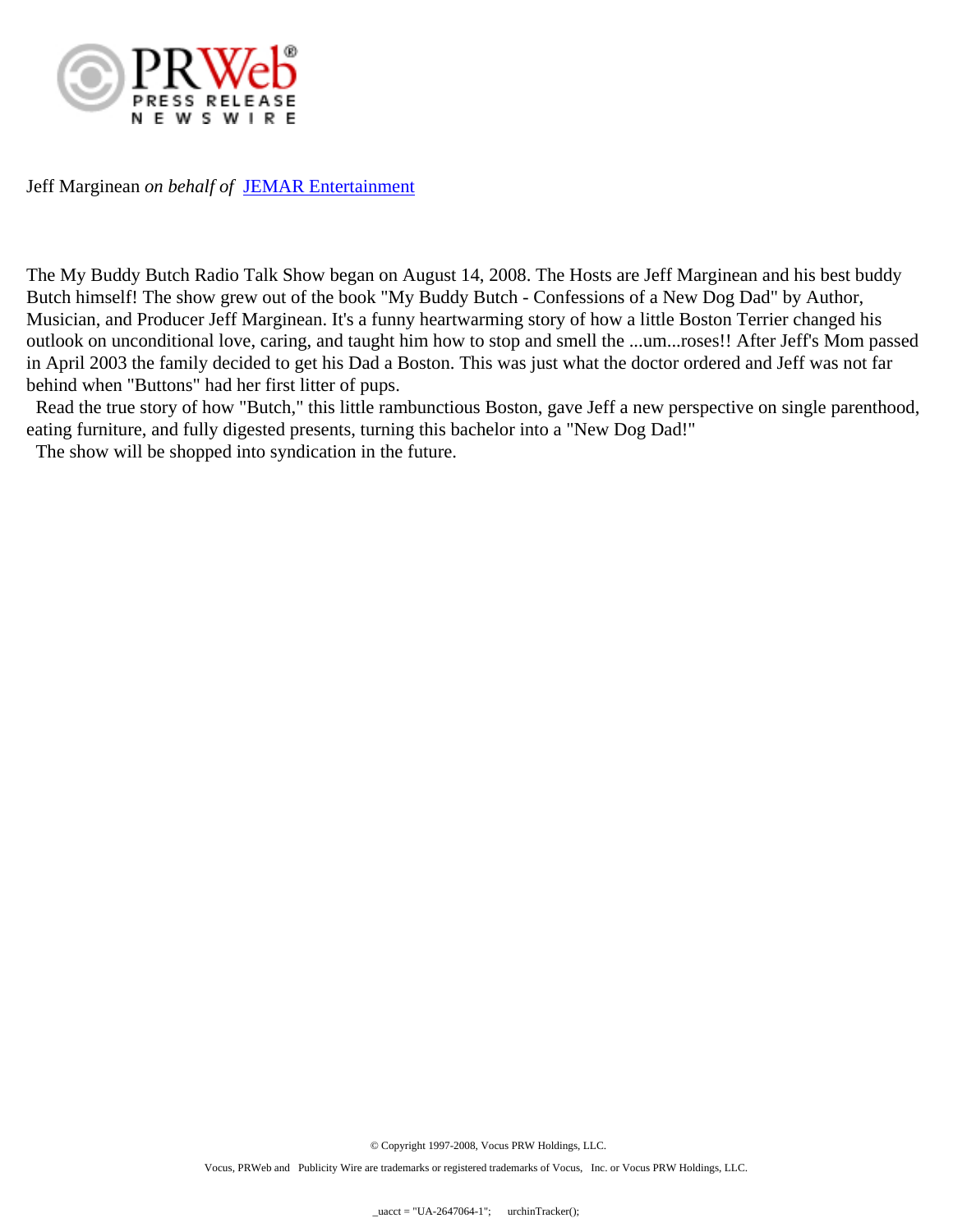

# **Introducing the My Buddy Butch Radio Talk Show for Pets**

**This release went live on 2008-08-04 and is 19 days old. Lifetime PR Activity:189196**

© Copyright 1997-2008, Vocus PRW Holdings, LLC.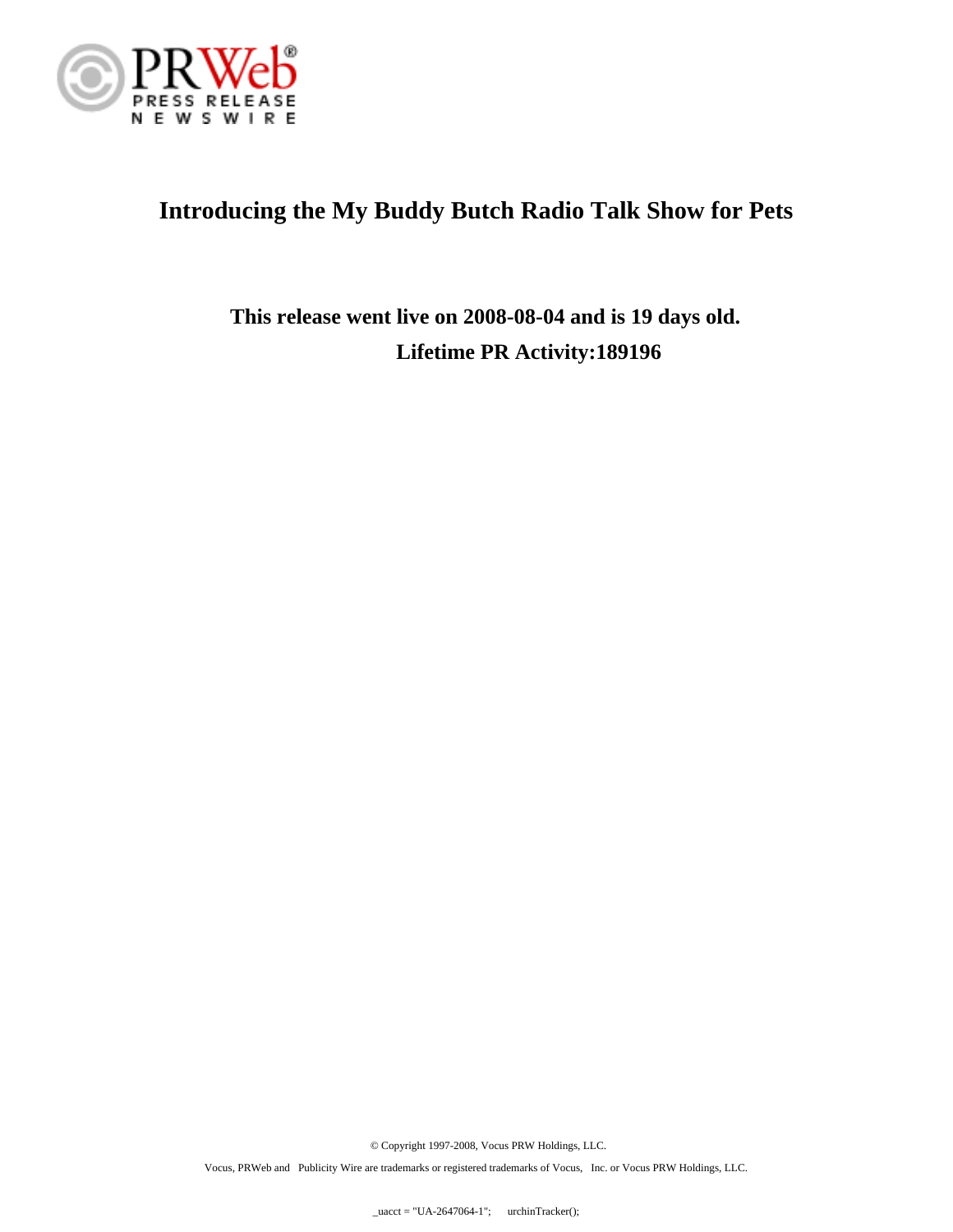

## **Introducing the My Buddy Butch Radio Talk Show for Pets**

*Ever want to talk to someone about a problem with your pet? Or even obtain news on recalled pet foods, products, and safety issues for your best furry little buddy. Do you have a new puppy or are you thinking of getting one? Well this is a great new place for pet owners to get that information, ask questions, and even discuss the current pet issues of the day. The My Buddy Butch radio show will begin airing its weekly programming on Thursday August 14, 2008 with host Jeff Marginean and, of course, his buddy Butch!*

North Canton, Ohio ([PRWeb](http://www.prweb.com) via **PRWeb**) August 4, 2008 -- [Jemar Entertainment, Inc.](http://www.jemarentertainment.com) a multi-media company, announced today the launch of the "My Buddy Butch Radio Show for pet owners." The show will be airing on the critically acclaimed Blog Talk Radio On-Line network and will be "available as a free Podcast on Apple iTunes." The weekly one-hour show will cover current pet issues of the day, have a pet product feature review, and will be taking calls from listeners to discuss their pet problems, comments, and opinions. The show will also host special guests in the form of authors, veterinarians, trainers, pet product and food manufacturers.

 This "family-friendly" show will be hosted by author Jeff Marginean ahead of his upcoming book, My Buddy Butch -- Confessions of a New Dog Dad, which will hit the stores on September 5th nationally. The show is an extension of the book in that it is intended to engage families to come together as a group and discuss issues about the care of their dog or pet, opening a line of communication that might not otherwise be available to them.

The Radio show will emanate from the [My Buddy Butch Award-Winning Web Site](http://www.mybuddybutch.com) where visitors (adults and kids alike) can check out the interesting pages of information and secret links for fun trivia. "Sometimes funny, sometimes serious," [Jeff and Butch also host a blog](http://www.mybuddybutch.com/blog1) on the site that is updated regularly. The site is climbing in popularity as its traffic pattern has steadily increased to more than 30,000 hits in July alone. As the show and Web Site progress, there will be contests, giveaways, and games introduced on a timed schedule.

 The My Buddy Butch Radio Show stems from the knowledge accumulated by author Jeff Marginean while trying to learn to raise his pup Butch, who was given to him by his father. The funny antics, the problems, and the bond between Jeff and Butch never cease to entertain and educate all of those whom they encounter. This is "Parenting, Boston terrier style! ~ Publishers Weekly"

About Jeff Marginean and Jemar Entertainment, Inc.:

Jeff Marginean is President and CEO of Jemar Entertainment, Inc. and [Frog & Scorpion Records Corporation.](http://www.frog-scorpion.com) He is an author, member of the Dog Writer's Association of America, a producer, and a Voting member of the National Academy for Recording Arts and Sciences, home of the Grammys®. Jemar Entertainment, Inc. is a multimedia company.

For additional information on My Buddy Butch or for a sample copy of the book, contact Kate Bandos or visit [our](http://www.mybuddybutch.com/Media%20Room/mbbmediaroomcontact.htm) [contact Web page.](http://www.mybuddybutch.com/Media%20Room/mbbmediaroomcontact.htm) My Buddy Butch is a trademark of Jemar Entertainment, Inc.

 Contact: Kate Bandos, Publicist KSB Promotions, kate @ ksbpromotions.com 800-304-3269 or 616-676-0758

© Copyright 1997-2008, Vocus PRW Holdings, LLC.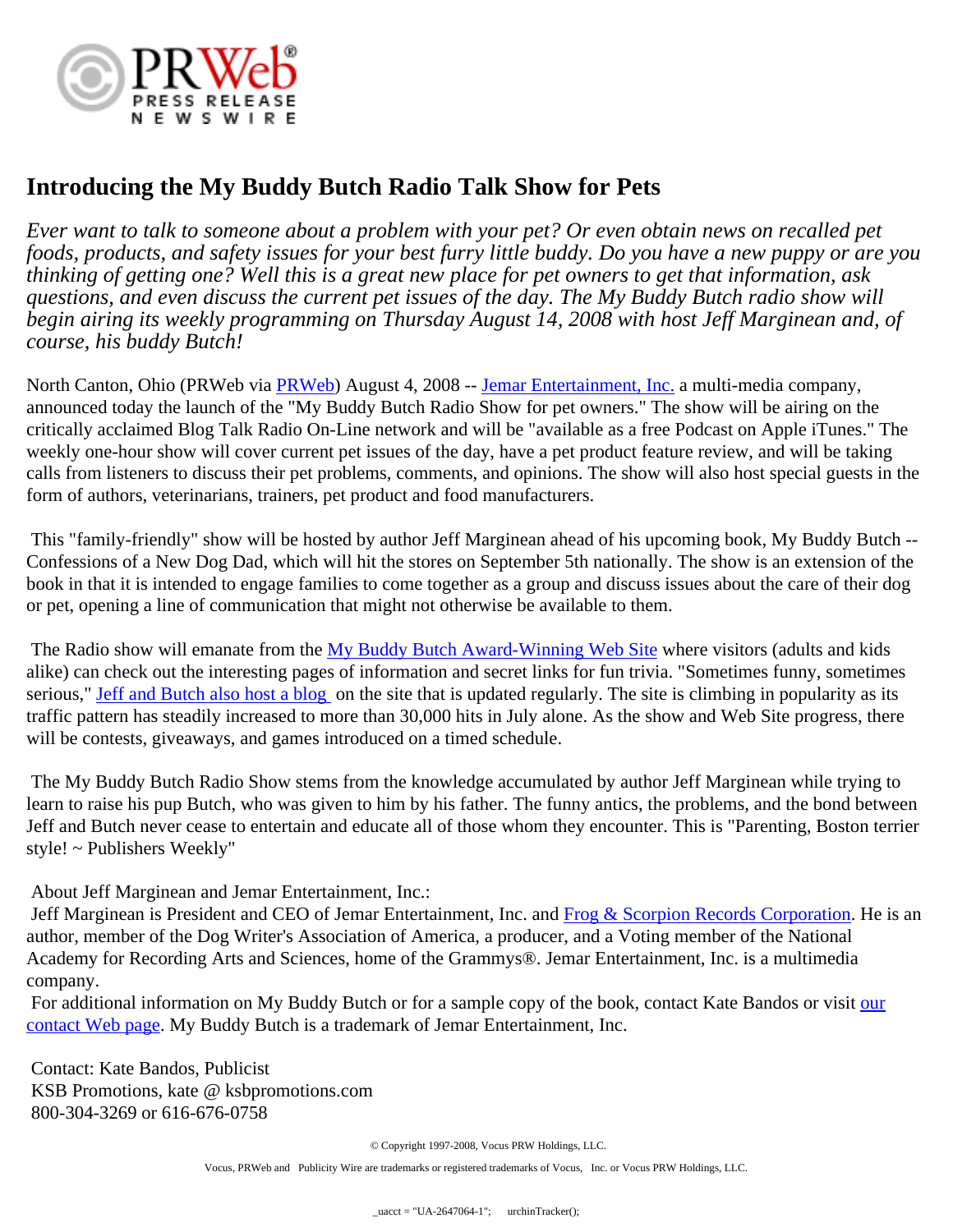

###

© Copyright 1997-2008, Vocus PRW Holdings, LLC.

Vocus, PRWeb and Publicity Wire are trademarks or registered trademarks of Vocus, Inc. or Vocus PRW Holdings, LLC.

 $uacct = "UA-2647064-1";$  urchinTracker();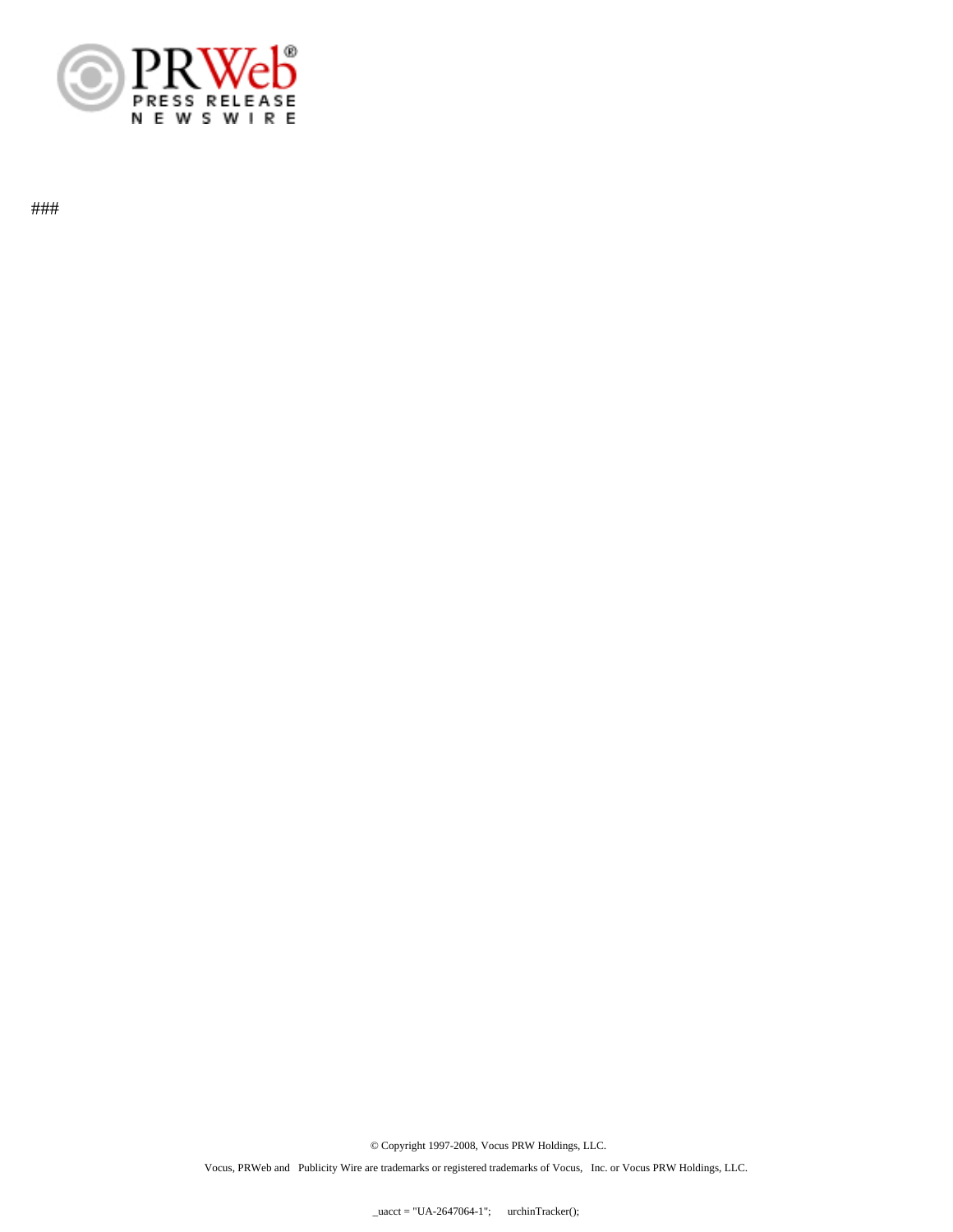

**Contact Information Kate Bandos** KSB Promotions <http://www.mybuddybutch.com> 800-304-3269

**Online Web 2.0 Version** You can read the online version of this press release [here.](http://console.prweb.com/releases/mybuddybutch/radio/prweb1160384.htm)

**PRWebPodcast Available** [Listen to Podcast MP3](http://prwebpodcast.com/pod/1160384/1160384.mp3) [Listen to Podcast iTunes](itpc://prwebpodcast.com/pod/1160384/1160384.m4a) [Listen to Podcast OGG](http://prwebpodcast.com/pod/1160384/1160384.ogg)

© Copyright 1997-2008, Vocus PRW Holdings, LLC.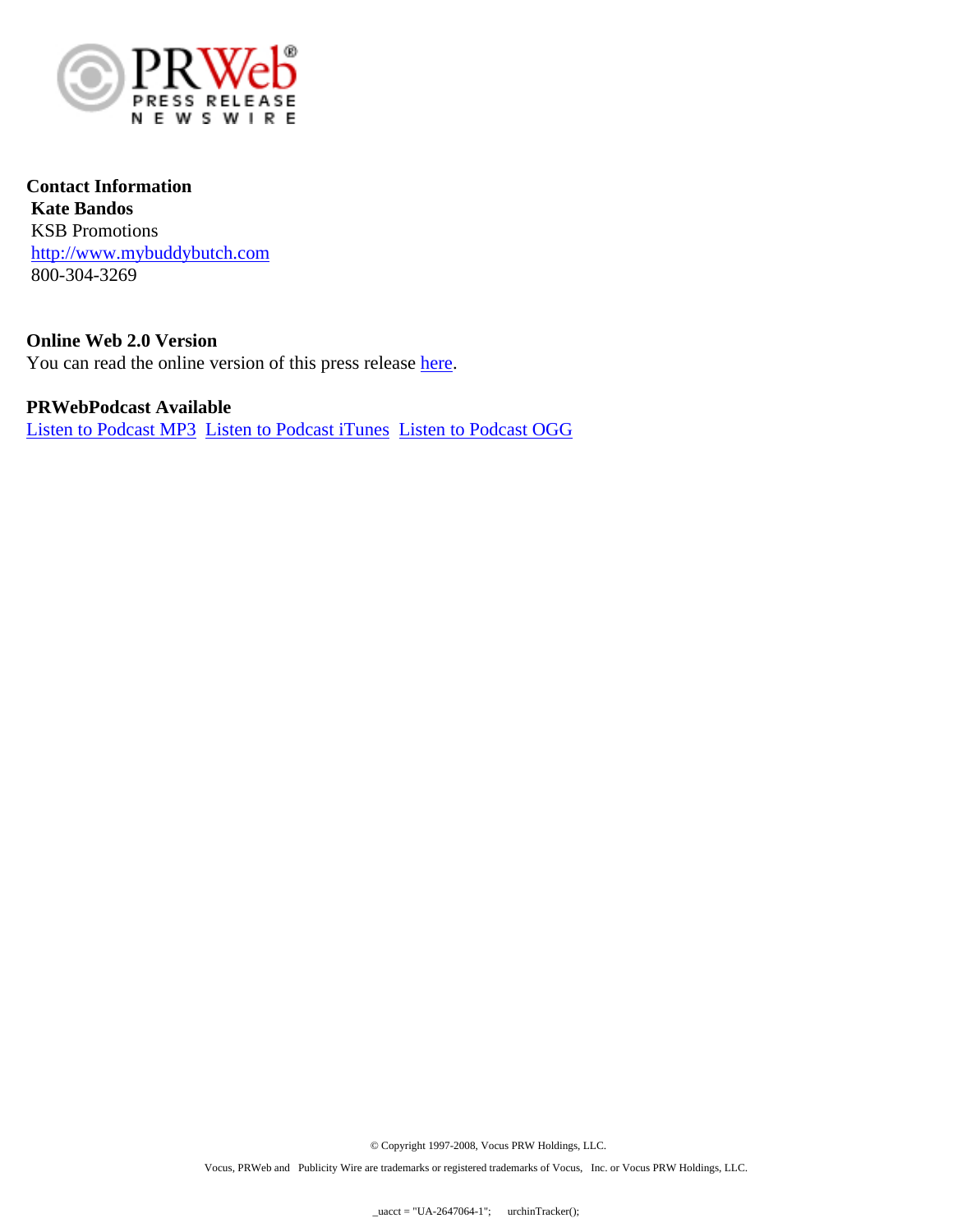

| Reads<br>Day<br>1<br>782<br>$\overline{c}$<br>1259<br>3<br>1549<br>$\overline{4}$<br>1818<br>5<br>2066<br>6<br>2325<br>7<br>2538 |  |
|----------------------------------------------------------------------------------------------------------------------------------|--|
|                                                                                                                                  |  |
|                                                                                                                                  |  |
|                                                                                                                                  |  |
|                                                                                                                                  |  |
|                                                                                                                                  |  |
|                                                                                                                                  |  |
|                                                                                                                                  |  |
|                                                                                                                                  |  |
| 8<br>2758                                                                                                                        |  |
| 9<br>2999                                                                                                                        |  |
| 10<br>3203                                                                                                                       |  |
| 11<br>3399                                                                                                                       |  |
| 12<br>3635                                                                                                                       |  |
| 13<br>3845                                                                                                                       |  |
| 14<br>4077                                                                                                                       |  |
| 15<br>4286                                                                                                                       |  |
| 16<br>4422                                                                                                                       |  |
| 17<br>4548                                                                                                                       |  |
| 18<br>4650                                                                                                                       |  |
| 19<br>4747                                                                                                                       |  |
| 20<br>4778                                                                                                                       |  |

|  | Cumulative Full        |
|--|------------------------|
|  | Page Reads             |
|  | <b>Full Page Reads</b> |
|  | per Day                |



This graph shows the cumulative number of times the release has been read every day. This includes release displays on the website, PDF, and printer friendly views. The dashed line shows the difference over time.

© Copyright 1997-2008, Vocus PRW Holdings, LLC.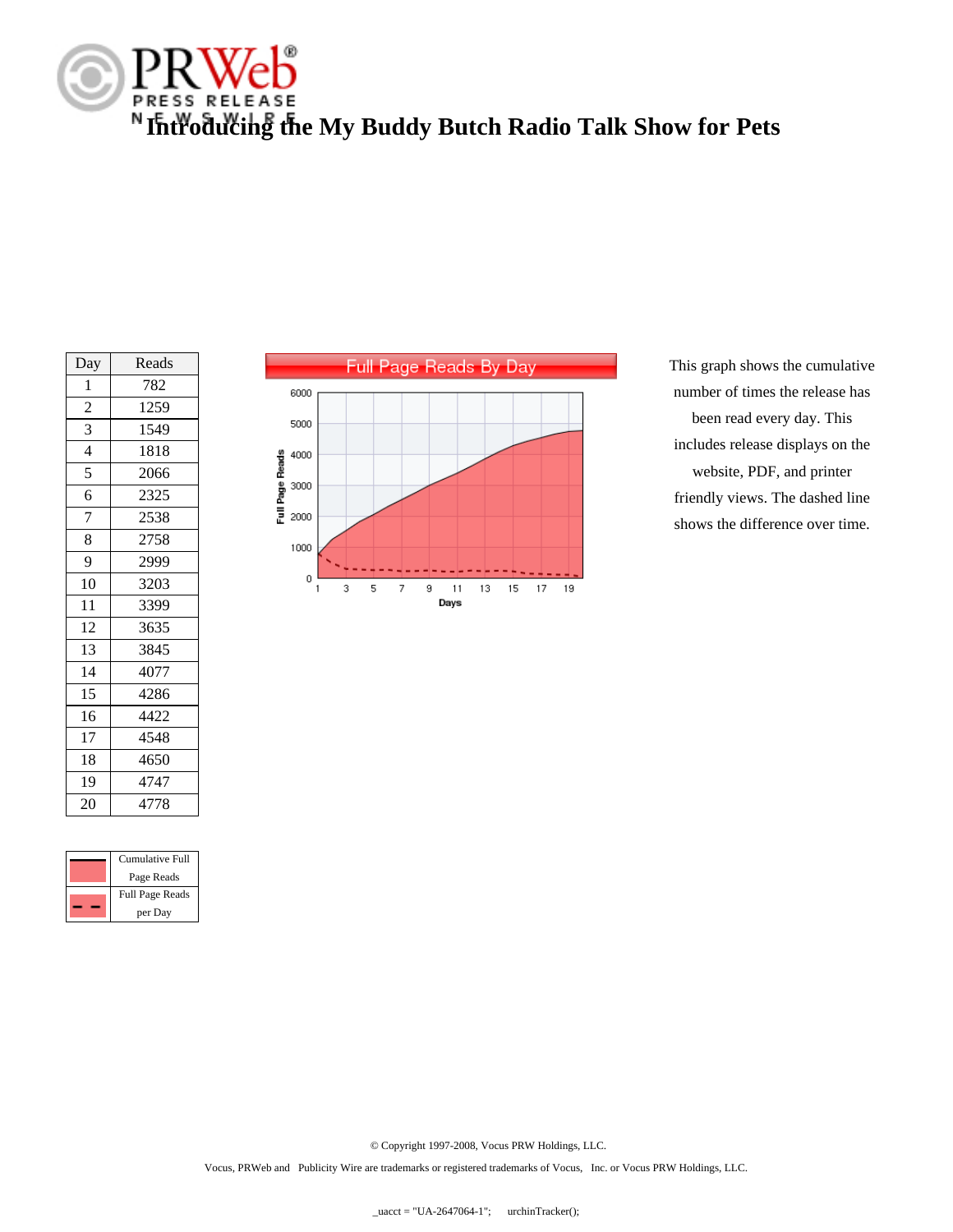

| Day | Reads |
|-----|-------|
|     | 782   |
| 7   | 2538  |
| 14  | 4077  |
| 21  |       |
| 28  |       |

| Cumulative Full<br>Page Reads      |
|------------------------------------|
| <b>Full Page Reads</b><br>per Week |



This graph shows the cumulative number of times the release has been read every week. This includes release displays on the website, PDF, and printer friendly views. The dashed line shows the difference over time.

© Copyright 1997-2008, Vocus PRW Holdings, LLC.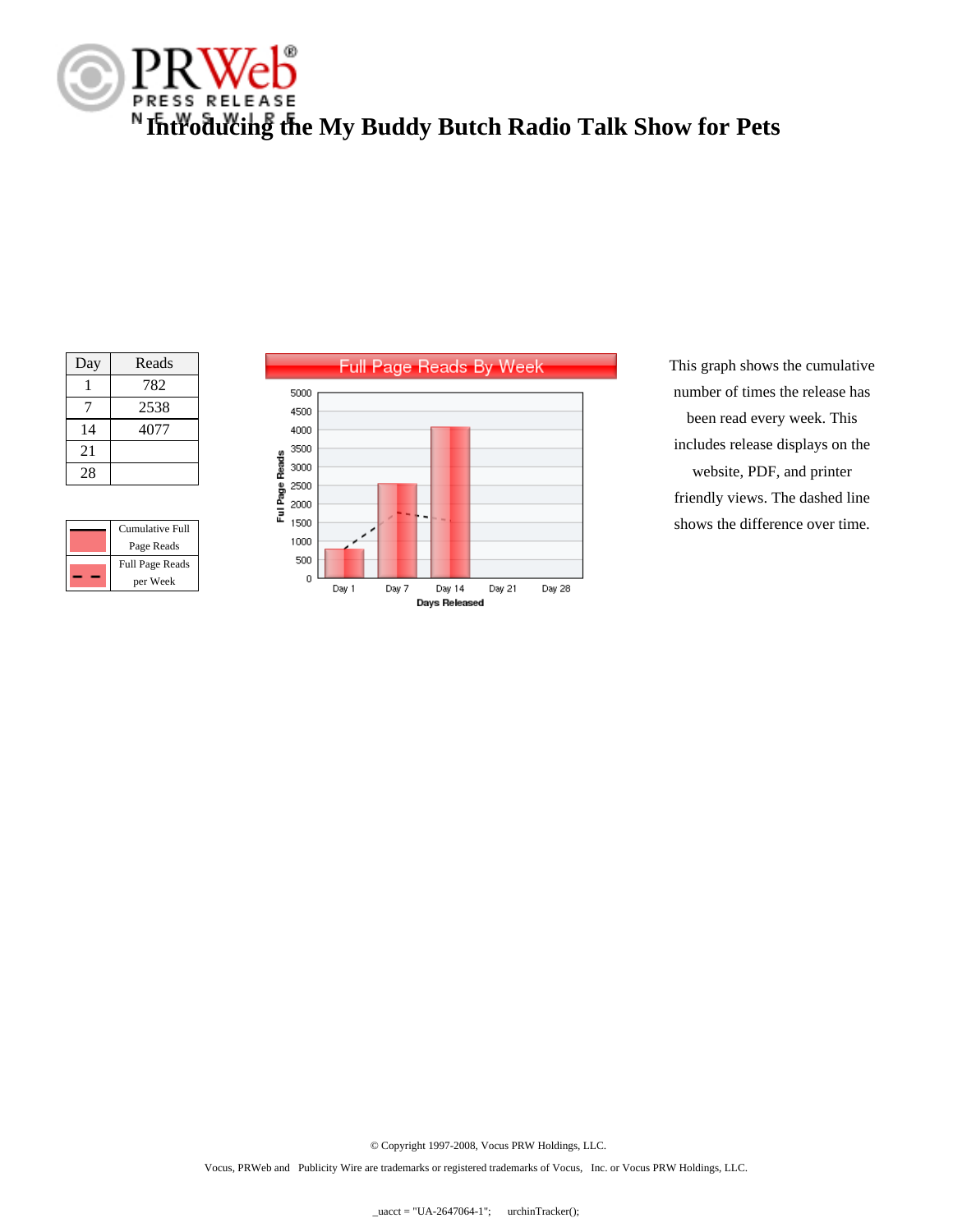

| Day            | Headline    |
|----------------|-------------|
|                | Impressions |
| $\mathbf{1}$   | 37066       |
| $\overline{c}$ | 52034       |
| 3              | 64327       |
| $\overline{4}$ | 73454       |
| 5              | 82376       |
| 6              | 91590       |
| $\overline{7}$ | 100875      |
| 8              | 110061      |
| 9              | 119123      |
| 10             | 128207      |
| 11             | 135776      |
| 12             | 143441      |
| 13             | 150440      |
| 14             | 157574      |
| 15             | 164260      |
| 16             | 170568      |
| 17             | 175696      |
| 18             | 179433      |
| 19             | 183121      |
| 20             | 184419      |

| Cumulative      |
|-----------------|
| Headline        |
| Headline        |
| Impressions per |
| Day             |



This graph shows the cumulative amount of headline impressions per day. This includes headlines displayed on the PRWeb websites, Javascript, Eyecaster, and RSS feeds. The dashed line shows the difference over time.

© Copyright 1997-2008, Vocus PRW Holdings, LLC.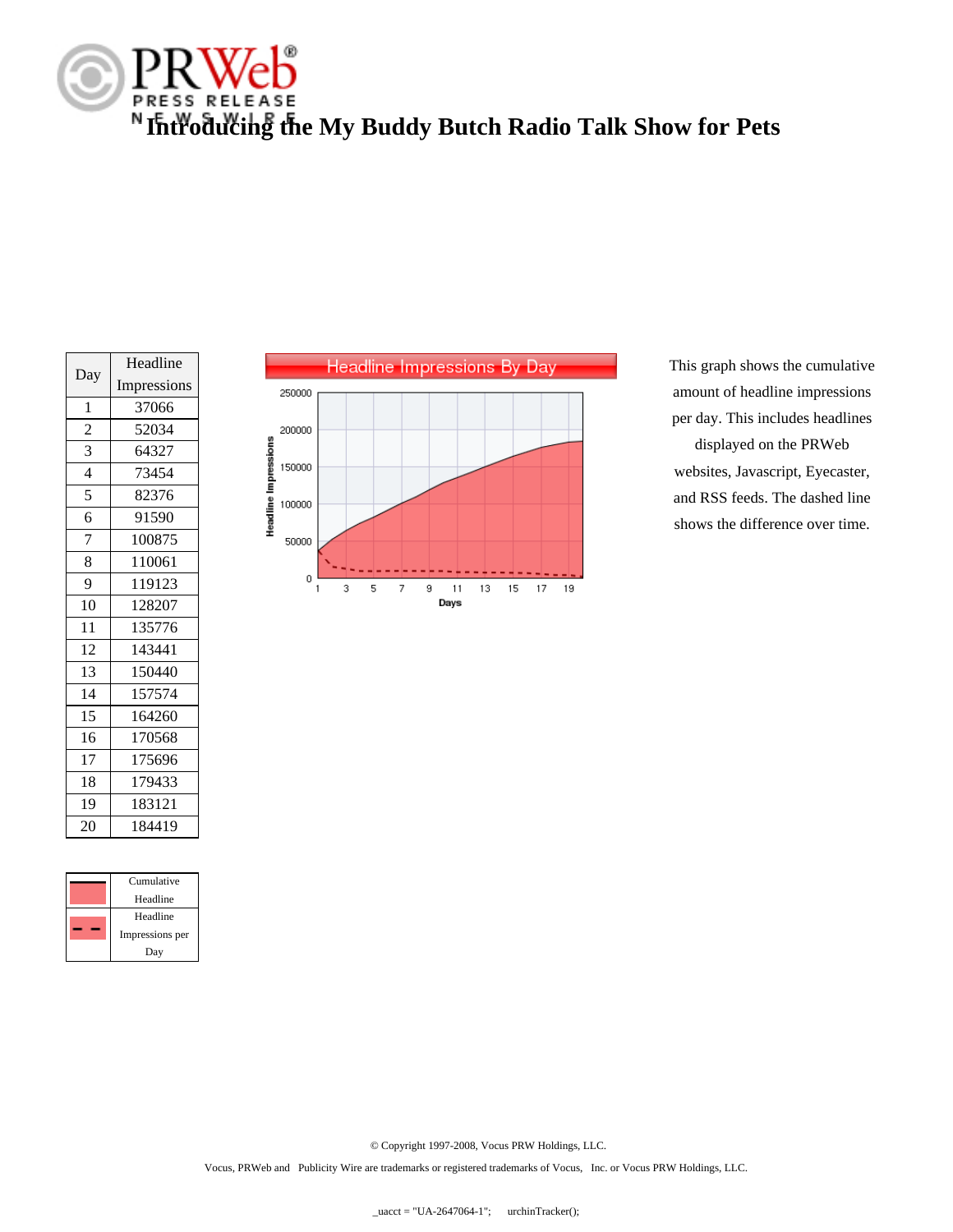

| Day | Headline    |
|-----|-------------|
|     | Impressions |
|     | 37066       |
|     | 100875      |
| 14  | 157574      |
| 21  |             |
| 28  |             |

|  | Cumulative      |
|--|-----------------|
|  | Headline        |
|  | Headline        |
|  | Impressions per |
|  | Week            |



This graph shows the cumulative amount of headline impressions per week. This includes headlines displayed on the PRWeb websites, Javascript, Eyecaster, and RSS feeds. The dashed line shows the difference over time.

© Copyright 1997-2008, Vocus PRW Holdings, LLC.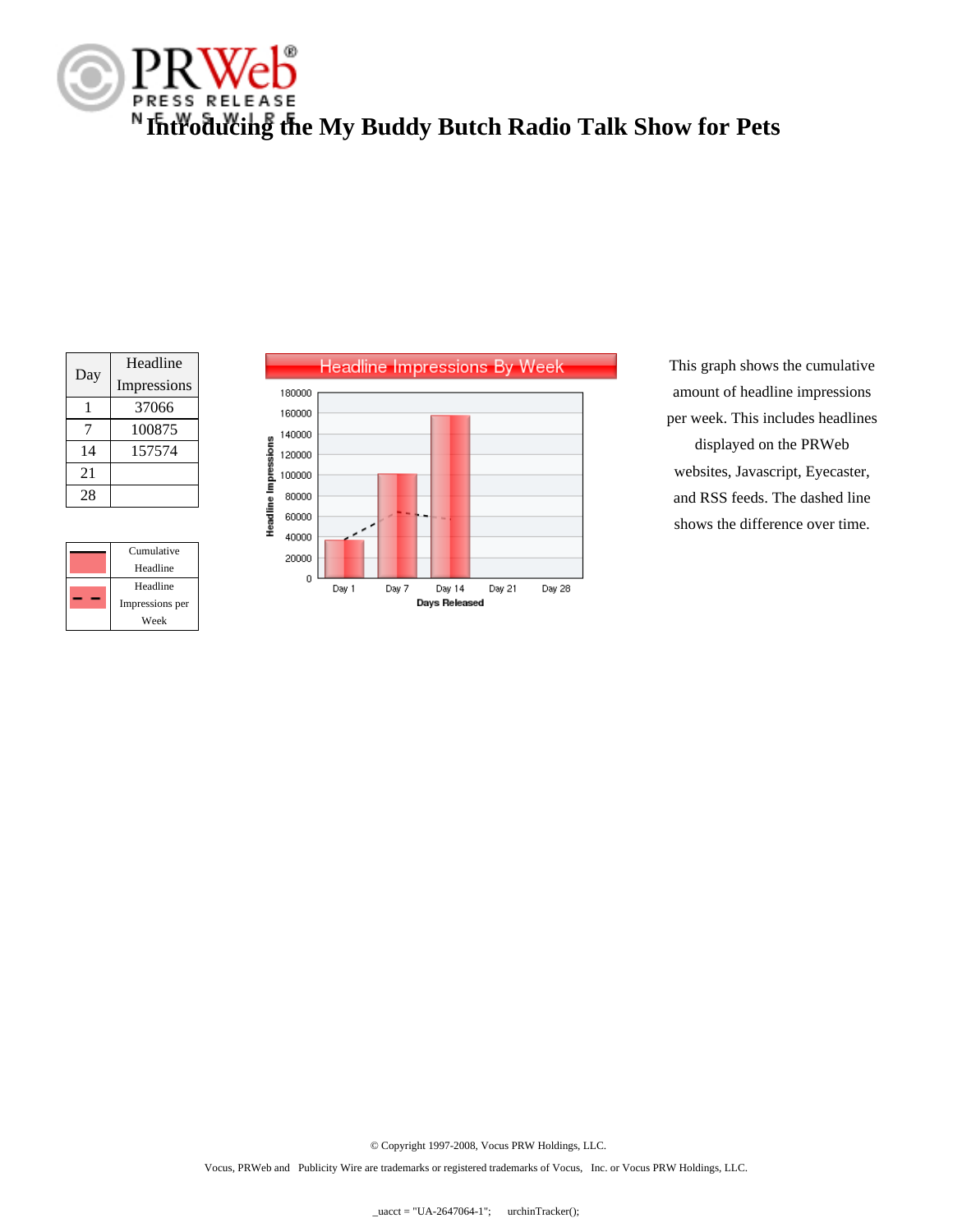

| <b>Access Method</b>                             | Volume   | $\frac{0}{0}$ |  |
|--------------------------------------------------|----------|---------------|--|
| <b>Details of Full Page Reads</b>                |          |               |  |
| 1. eBook Download                                | 3139     | 65.7%         |  |
| 2. Release was Read                              | 1455     | 30.5%         |  |
| 3. Printer Friendly Version                      | 176      | 3.7%          |  |
| 4. PDF Download                                  | 7        | 0.1%          |  |
| 5. Forwarded via Email Form                      |          | 0.0%          |  |
| 6. A PRWeb member has blogged about this release |          |               |  |
| 7. Read from Newspad Search                      |          |               |  |
| 8. Read from Google Search                       |          |               |  |
| 9. Podcast Download                              |          |               |  |
| 10. Pingback Submission                          |          |               |  |
| 11. Read via Email Link                          | $^{(+)}$ |               |  |
| 12. Trackback Submission                         |          |               |  |



© Copyright 1997-2008, Vocus PRW Holdings, LLC.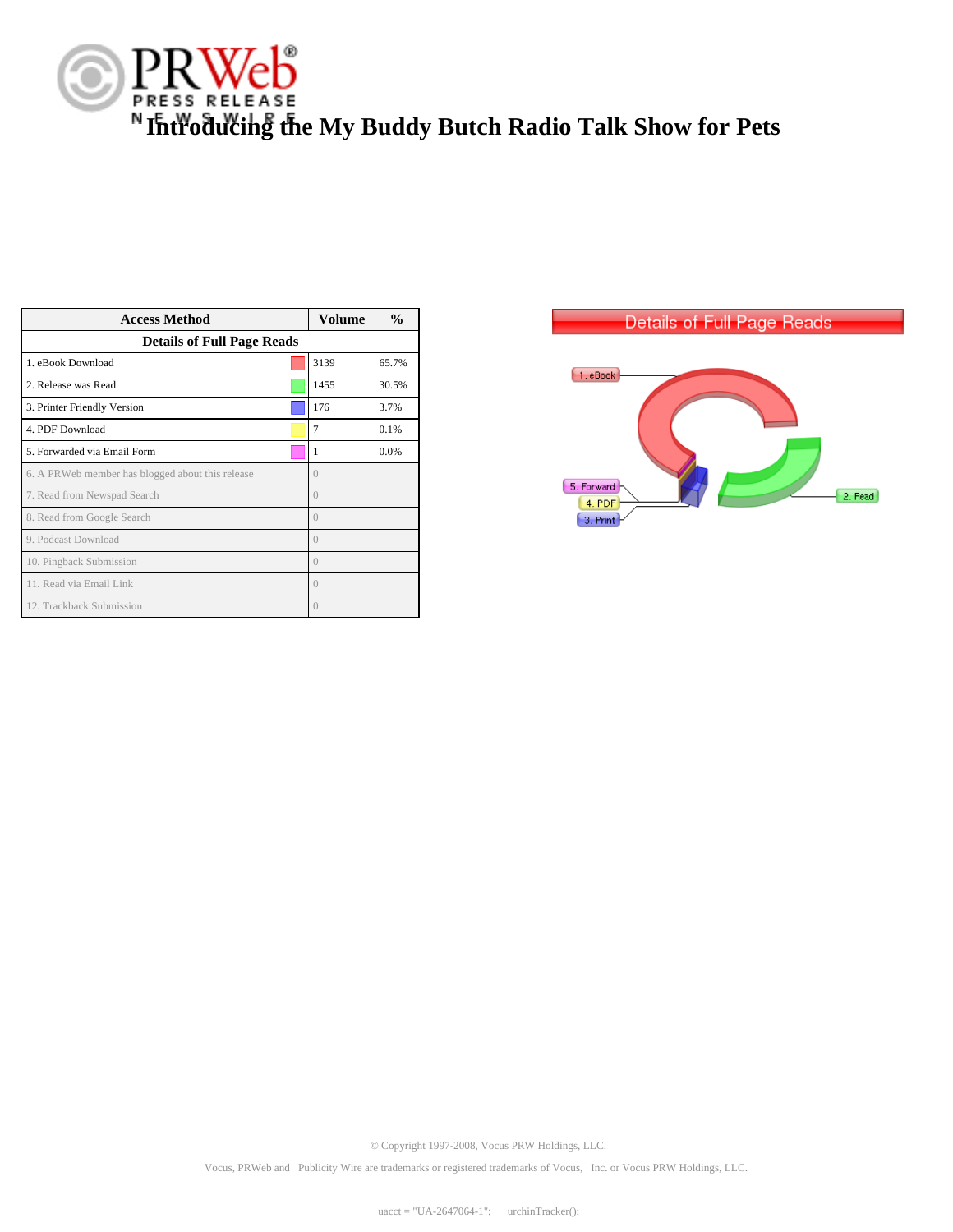

| <b>Access Method</b>                                     | Volume | $\frac{0}{0}$ |  |
|----------------------------------------------------------|--------|---------------|--|
| <b>Details of Headline Impressions</b>                   |        |               |  |
| 1. Headline Displayed thru RSS, XML or other syndication | 136908 | 74.2%         |  |
| 2. Headline Displayed on a PRWeb Site                    | 42769  | 23.2%         |  |
| 3. Headline Requested by Pheedo Network                  | 4696   | 2.5%          |  |
| 4. Headline Requested by Topix Network                   | 45     | 0.0%          |  |
| 5. Eyecaster Banner Headline                             |        |               |  |
| 6. Headline Displayed on 3rd party site via Javascript   |        |               |  |
| 7. Headline Displayed on PRWeb Podcast                   |        |               |  |
| 8. News Alert Email Opened                               |        |               |  |



© Copyright 1997-2008, Vocus PRW Holdings, LLC.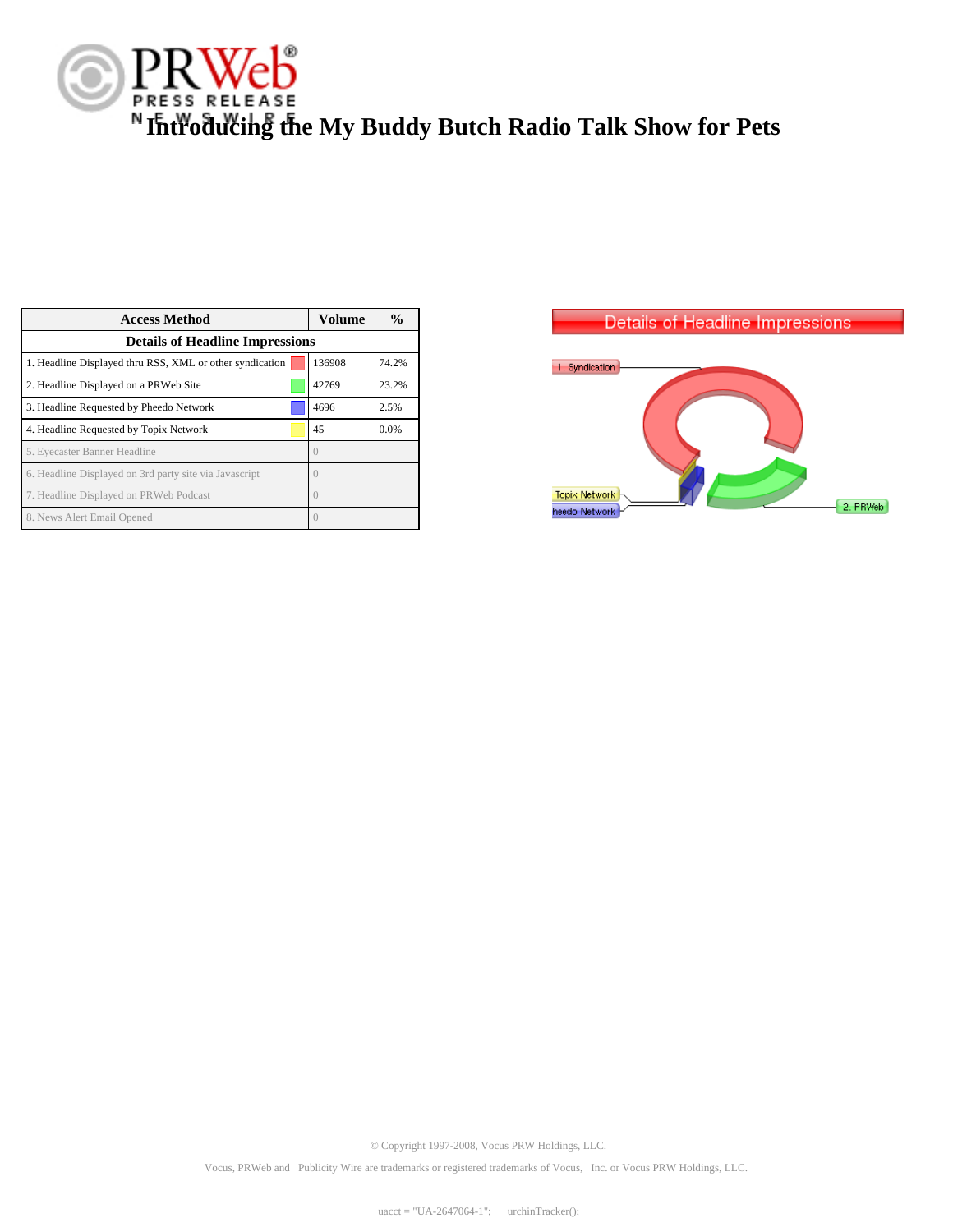



© Copyright 1997-2008, Vocus PRW Holdings, LLC.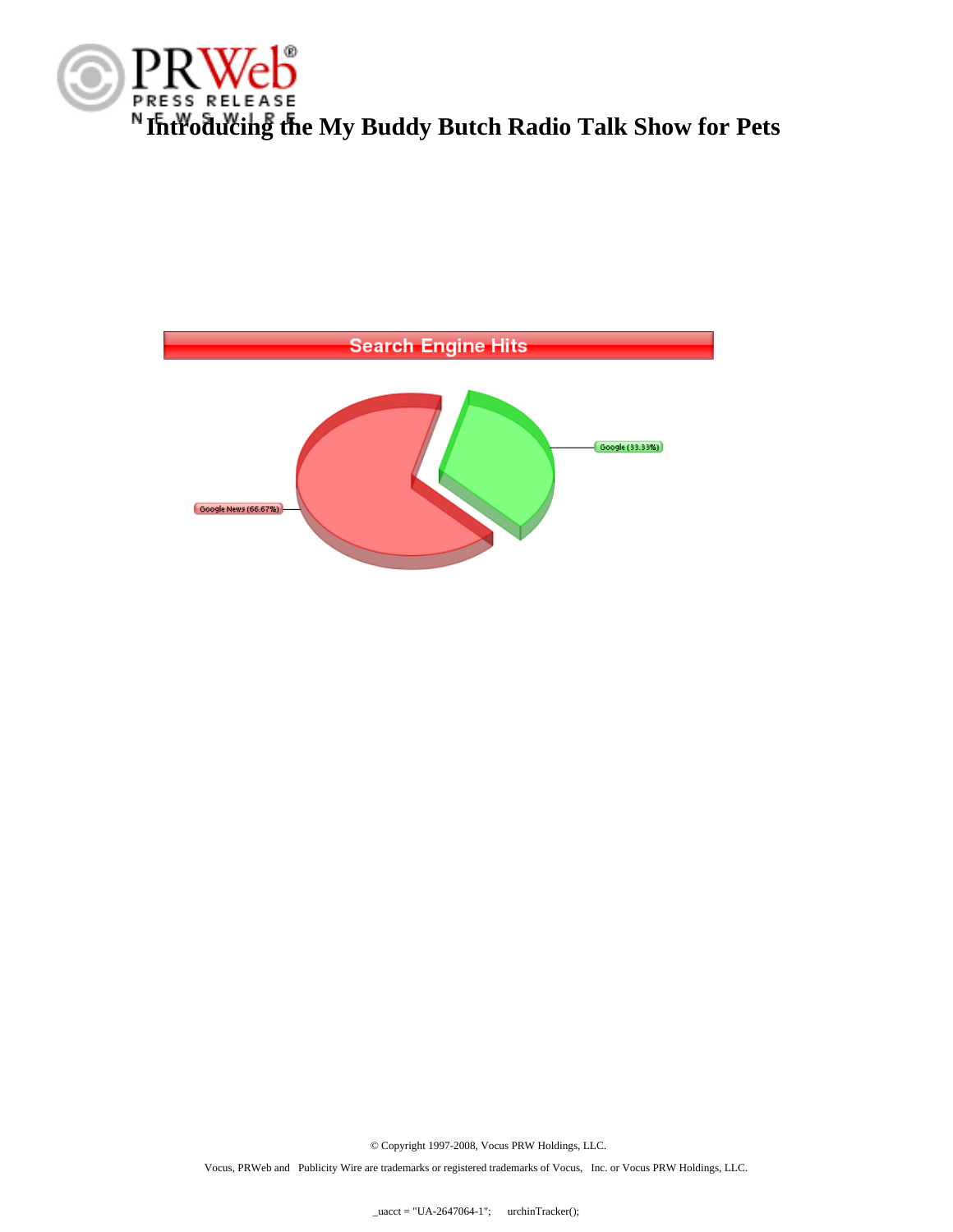

#### **Search Terms by Search Engine - Top 20 Terms**

| <b>Search Engine</b> | <b>Search Terms</b> | <b>View Search</b> |
|----------------------|---------------------|--------------------|
| Google News          | father radio        |                    |
| Google               | kate butch          |                    |
| Google               | pets                |                    |
| Google News          | radio               |                    |
| Google News          | "pet"               |                    |
| Google News          | pet products        |                    |

© Copyright 1997-2008, Vocus PRW Holdings, LLC.

Vocus, PRWeb and Publicity Wire are trademarks or registered trademarks of Vocus, Inc. or Vocus PRW Holdings, LLC.

 $uacct = "UA-2647064-1";$  urchinTracker();